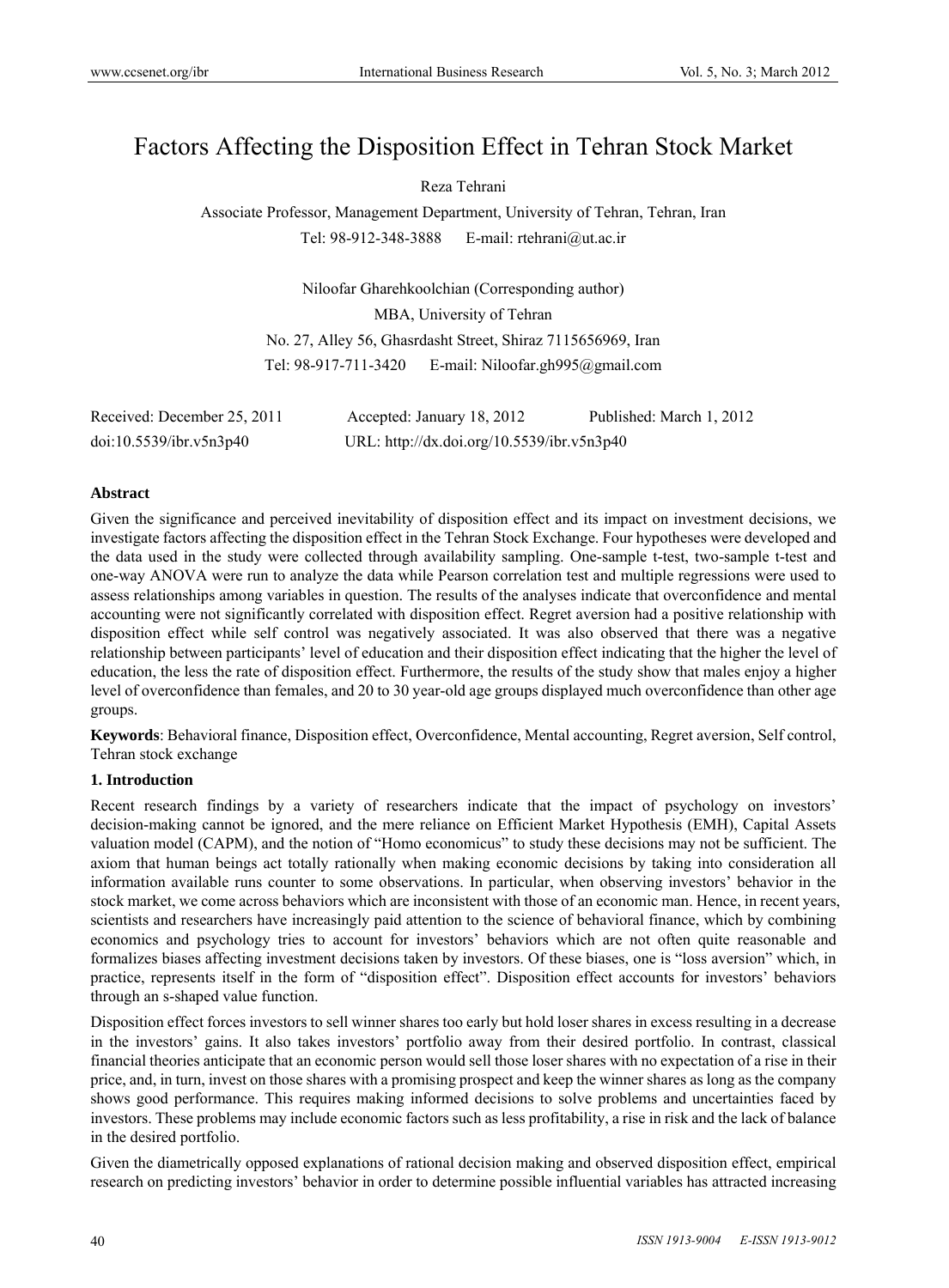attention. Scientists in the field of behavioral finance have demonstrated that individuals' personalities and their psychological dimensions may influence the economic decisions taken by them. These psychological dimensions are embodied in the form of a set of biases that control investors' behavior, the most noticeable of which are overconfidence, mental accounting, regret aversion, and self control. In this research, we contribute to the body of literature in behavioral finance by reporting the results of an empirical study conducted at the Tehran Stock Exchange to see if there is a possible relationship among these biases, and if so, what the nature of the relationship is.

## **2. Theoretical Framework of the Study and a Review of Previous Empirical Studies**

Disposition effect was first introduced by Shefrin and Statman (1985) to describe the dominant tendency of investors to keep loser stocks for a long term but to sell winner stocks too early. They employed a model to explain why investors tend to sell winner stocks too early and to hold loser stocks for a long time. Investors may expect that the prices will return, sooner or later, to their previous status, that is to say, existing loser stocks may change into winner stocks and vice versa. To decide to keep the stocks or to sell them, investors can examine the value function. This implies that risk aversion concerns profit. In other words, investors are willing to identify profit. As a result, they sell profitable stock quickly. Barber and Odean (2002) use prospect theory to explain disposition effect (Glick, 1957). They believe that investors typically consider the purchase price as a reference point, upon which they decide whether to keep their stocks or to sell them. For instance, if they expect that the price of certain stocks is going to rise they will buy it and make the price as a reference point. Given the desirability of prospect theory, in the case that the stock prices increases the investor identify the profit through selling the stocks. If, on the other hand, the stocks are dropping off, the investor tries to convince himself that the price will raise and, therefore, he keeps the loser stocks. Odean (1998) has investigated disposition effect by analyzing the information related existing transaction accounts in a brokerage (Pempin, 2009). He found that stockholders, on the whole, prefer loser stocks over the winner stocks which are confirmed by other studies (Shefrin & Statman, 1985; Odean, 1998; Weber & Camerer, 1998; Locke & Mann, 2000; Grinblatt & Keloharju, 2001; Ranguelova, 2001) that come across similar findings.

The prevailing model for studying the disposition effect and the theoretical framework for this study is depicted in Figure 1. In the following section, we expand on each of the variables and present the hypotheses used for this study.

## *2.1 Overconfidence*

Kahneman and Turesky (1982) suggested that people often misjudge how likely it is for an event to happen and they overestimate incidence possibility of the event than the actual number of incidence in reality (Odean, 1998). Pempin (2009) in a book titled "Behavioral finance and capital management" points out that overconfidence as a concept has been investigated in a wide range of psychological experiments and studies done on typology, suggesting that people overestimate their ability both in perdition and the accuracy of the information provided to them (Barber & Odean, 2002). He also noted that individuals have a poor performance in estimating probabilities and the events they regard as inevitable are much less than 100 percent likely to happen. He states that people often consider themselves more intelligent than they are in actuality. WineStein (1980) and Kunda (1980) observed that people anticipate that good things happen more to themselves than to others. Vin Stein (1980) argues that people overrate their ability to do things very well than what actually they afford and this overrate increases when things are under their control (Weber & Camerer, 1998). Odean (1998) suggested that overconfidence may arise due to overestimation of the accuracy of secret codes and investors' knowledge about securities (Pempin, 2009). Individuals always remember their successes, while easily forgetting their failures. On the other hand, stockholders are more likely to overrate the accuracy of their personal estimations about securities' value than estimations made by other people. Overconfidence often leads to taking wrong decisions. As a result, stockholders miss the chance of correcting their mistakes, so they cannot make a right decision. Consequently, reliance on overconfidence may result in wrong decisions by stockholders and, thus, influencing disposition effect. Based on this assumption, the first research hypothesis is formulated as follows:

*H1: There is a significant relationship between overconfidence and disposition effect.*

## *2.2 Mental Accounting*

Dr. Richard Thaler (1980) first defined mental accounting as "people's tendency to encode, classify, and evaluate economic outcomes by ranking their scores in the form of a set of mental accounts" (Thaler, 1980). Mental accounting has been used to account for economical phenomena. Mental accounting as a bias plays an important role in decisions made about household budget (Thaler, 1985), transactions in stock exchanges (Shefrin & Statman, 1985) and consumption life cycle (Shefrin & Statman, 1985). Kahneman and Turesky (1981), Thaler (1985), Kahneman and Lovallo (1993) stated that stockholders divide all revenues into several small parts; each called a mental account while the whole process is called mental accounting. They treat each mental account differently. As a result, disposition effect may originate from mental accounting. Furthermore, mental accounting may lead investors to select a reference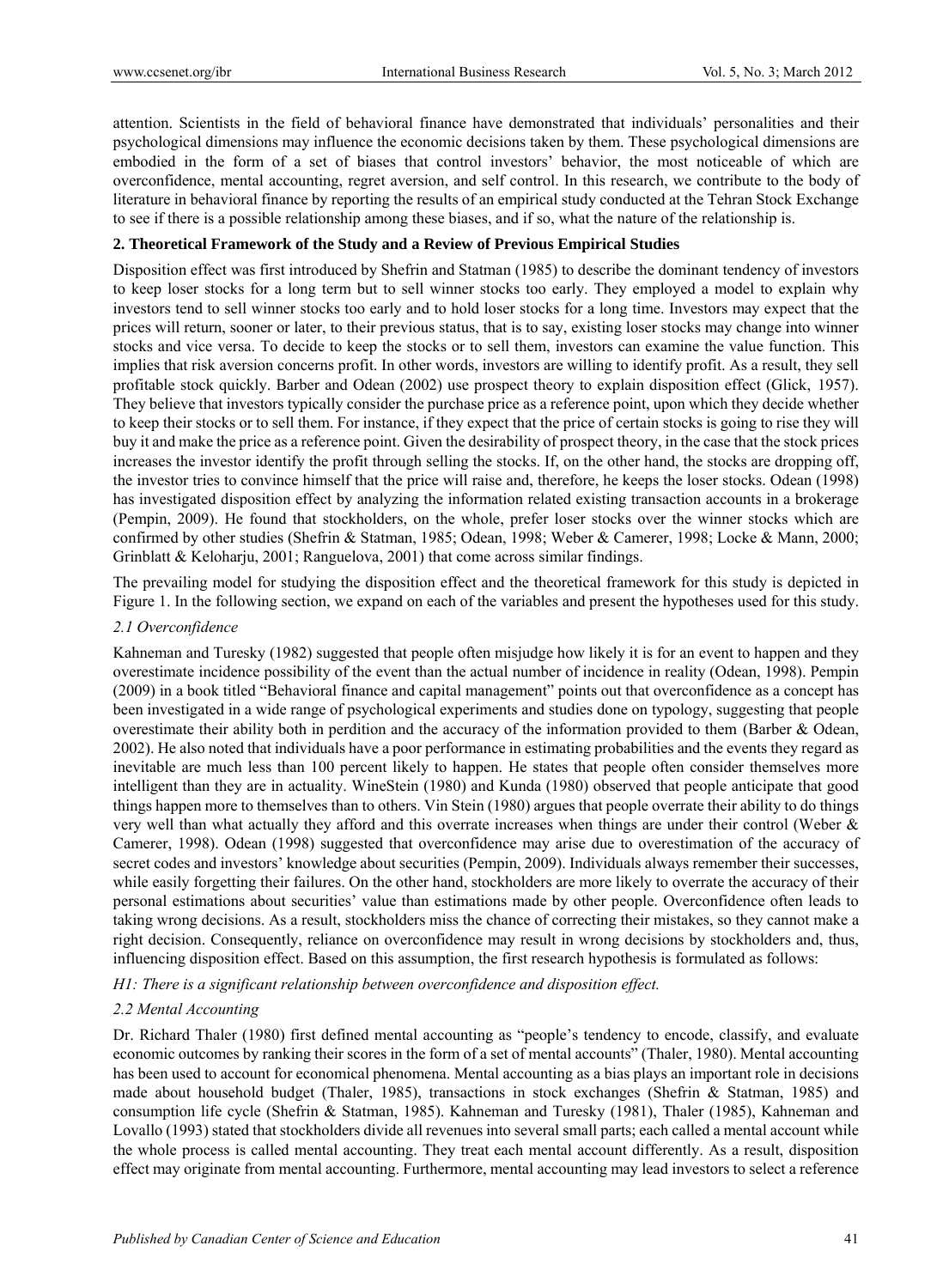point for each stock in order to determine whether the stock under question is winner or loser. Therefore, the second hypothesis of the study is raised as:

*H2: There is a significant relationship between mental accounting and disposition effect.*

#### *2.3 Regret Aversion*

Shefrin and Statman (1985) have demonstrated that regret is an emotional state by which the effected individual imagines that if he had taken another decision in the past other than what he really took, he may have been got better results (Shefrin & Statman, 1985) and this is another factor which may lead to disposition effect. Regret aversion is a vital factor which accounts for why it is difficult for investors to indentify profit and loss. Identification of loss is a signal of the investor's misjudgment. Shefrin and Statman (1985) also believe that a sense of regret resulting from loss is stronger than a feeling of pride due to gaining a profit. According to Thaler (1980) regret theory is a motivational decision making theory with the main assumption that people are concerned about the feeling they experience due to outcomes of the decisions they have made (Thaler, 1980). Since stockholders are responsible for their decisions, sometimes they feel regretful for their previous decisions. The desirability function is steeper for those stockholders who consider themselves responsible for their decisions. The marginal value of profit and loss decreases when the number of profits or losses increases meaning that the earlier profits or losses worth more than subsequent profits or losses. Therefore, stockholders tend to maintain loser stocks as they are less sensitive about the next losses. Similarly, they are more willing to sell winner stocks because they are not sensitive about subsequent earnings.

*H3: There is a significant relationship between regret aversion and disposition effect.* 

## *2.4 Self Control*

Self control, as the name suggests, means controlling the individuals' feelings. Investors who show a high level of self control avoid identification of their losses but are more willing to recognize their profits. However, to prevent much loss they are capable of indentifying them. According to Glick (1957) the investor's unwillingness to recognize losses leads to a self control problem (Grinblatt & Keloharju, 2001). He states that in spite of principles of rationality, investors have a strong desire to maintain the loser stocks. Whenever profit is reachable, investors frequently say they and their colleagues send their stocks very quickly and gaining a profit they leave the market. "Little profits and high losses" is a phrase used by investors describing on of the problems they encounter in their business. To illustrate how disposition effect can be regarded as a self control problem, Thaler and Shefrin (1981) suggest that self control is an internal conflict between the rational part (planner or manager) and the primary, emotional, and short-sighted parts (subject or agent ) (Tversky & Kahneman ,1981). Since the agent part has the power of influencing a person's actions, the planner part react to it by presenting determination or uses a commitment making instrument. In order to adapt agent-planner model with disposition effect analysis, the desirability of the agent will be regarded a function of conditions dominating different mental accounts. According to Thaler and Shefrin (1981), investors tend to maintain the loser stocks to postpone the feeling of regret, while they sell winner stocks very quickly in order to experience the sense of pride resulting from making the right choice as soon as possible. The planner (rational) part may not be so strong to prevent the agent part interfering in decision making process. Shefrin and Statman (1985) suggest that investors may employ different techniques of commitment or obligation predetermination to control they resistance against recognizing the loss (Shefrin and Statman 1985). For example, professional stockholders set aside a percentage of the initial purchase price of stocks for themselves (e.g. 10 % of the purchase price) to sell the stocks when the resultant loss amounts to that percentage (e.g. 10 %). This is considered as a solid rule for stockholders never ever breaching it. Stop-loss orders are another instance of the techniques used by stockholders. These orders are applied to reduce the risk associated with loss but their main advantage is that they allow stockholders to recognize the losses in their favor at a predetermined point.

*H4: There is a significant relationship between self control and disposition effect.*

## **3. Research Method and Findings**

The aim of the present study is to examine the relationships between four behavioral biases and disposition effect and to take some efforts to reduce these biases among stockholders in Tehran Stock Exchange. Regarding the aim of the study it is a practical research which uses a descriptive survey method.

The population under study included all actual stockholders in Tehran Stock exchange Hall among which 196 samples were selected through availability sampling method based on infinite population sampling formula. The instruments used for data collection was a questionnaire containing 34 items conceptualized clearly and intelligibly for all investors' groups involved in the stock exchange. However, two terms, winner stocks and loser stocks were explained in order to be assured of comprehensibility of the items.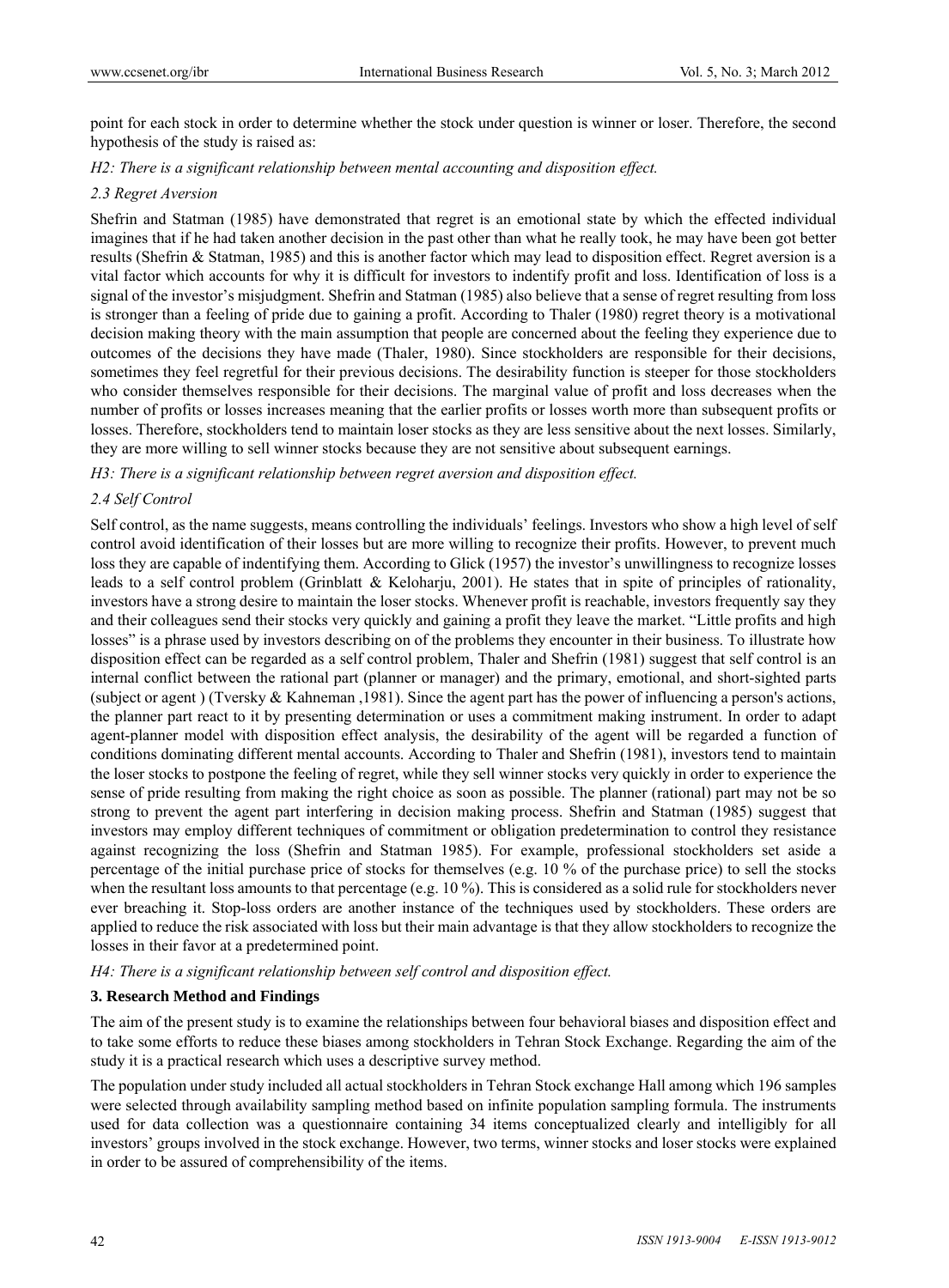In order to measure reliability of the instrument, behavioral finance experts were consulted with their suggestions were applied to all items of the questionnaire if necessary. Besides, Cronbach Alpha was used to determine validity of the questionnaire which was measured as 0.868.

After collecting the required data, mean and frequency of respondents' demographic factors were determined by descriptive statistics. In order to test research hypotheses, different statistical tests such as Pearson correlation analysis, sample t-test, two-sample t-test, one-way ANOVA, and multiple regression analysis were employed. In addition, to examine present situation regression analysis was run and a linear equation was presented for prediction. Table 1 summarizes Pearson correlation for the biases and disposition effect.

#### *3.1 Findings of the Study*

Rotated matrix using varimax rotation method was employed for exploratory factor analysis of the questionnaires as a method of identification and analysis of factors. The results showed four main factors influencing disposition effect which can explain 56.985 % of the variance. The results for the factor analysis indicate that the existing data are appropriate for factor analysis and the instruments used in the study provide an accurate measurement of the variables under question.

Based on mean test of the population, the amount of disposition effect, t-value, is 7.726 which is higher than 1.96, so it can be concluded that there is a high level of disposition effect in Tehran Stock Exchange. T-value for overconfidence is 7.398 which is greater than 1.96 and, thus, we can conclude that there is a high level of overconfidence in Tehran Stock Exchange. T-value for mental accounting is 12.288 which is greater than 1.96 and, as a result, it is concluded that there is a high level of mental accounting in Tehran Stock Exchange. The related t-value for regret aversion amounts to 10.258 which is higher than 1.96. Therefore, it can be concluded that a high level of regret aversion can be observed in Tehran Stock Exchange. Finally, t-value for self control is -7.006 which is much less than 1.96. So we come to conclusion that there is no self control in Tehran Stock Exchange.

Pearson correlation coefficient for overconfidence and disposition effect is equal to 0.050 at the level of significance of 0.050 which is higher than 0.05. As a result, it can be said that there is no significant relationship between overconfidence and disposition effect in Tehran Stock Exchange.

The value of Pearson correlation coefficient for mental accounting and disposition effect is equal to 0.098 at the level of significance of 0.166 which is higher than 0.05. As a result, there is no significant relationship between mental accounting and disposition effect in Tehran Stock Exchange.

The value of Pearson correlation coefficient for regret aversion and disposition effect is equal to 0.433 at the level of significance of 0.00 which is less than 0.05. As a result, there is a significant relationship between regret aversion and disposition effect and since the value of the correlation coefficient is positive, then it can be said that this relationship is positive indicating that the more regret aversion, the more disposition effect.

The value of Pearson correlation coefficient for self control and disposition effect is equal to -0.702 at the level of significance of 0.00 which is less than 0.05 so there is a significant relationship between self control and disposition effect. Since the coefficient is negative, therefore, it can be concluded that this relationship is negative which means that an increase in the level of self control will result in a decrease in the level of disposition effect and visa versa. The following equation was obtained based on multiple regression analysis:

$$
Y = 3.099 + 0/230(RA) - 0/611(SC)
$$
 (1)

As a result, one unit of change in regret aversion will lead to 0.230 unit of change in disposition effect. In addition, a unit of change in self control will result in 0.611 unit of change in the opposite direction in disposition effect.

Furthermore, of moderating variables-gender, age, level of education and work experience in the Tehran Stock Exchange-only the level of education is significantly related to disposition effect. Level of significance in the results obtained for ANOVA is 0.032 which is less than 0.05 indicating that  $H_0$  is rejected, while  $H_1$  is confirmed. Besides, the results of Tukey test indicate that stockholders with a diploma degree or under diploma showed the highest level of disposition effect while those with a master degree or Ph.D demonstrated the lowest level of disposition effect. It should be mentioned that participants' level of has no relationship with other variables.

The results of two sample independent t-tests indicate that participants' gender has a significant relationship with disposition effect at level of significance of 0.003 which is much less than 0.05, showing that  $H_0$  is rejected but  $H_1$  is confirmed. The mean score for females' self confidence is 2.9565 while that of males is 3.4096. Therefore, it can be concluded that men are more confident than women. The test statistic is equal to -3.053.

The level of significance for the testing the relationship between age and overconfidence is 0.024 (i.e. less than 0.05). As a result H<sub>0</sub> is rejected but H<sub>1</sub> is confirmed. The results of Tukey test suggest that stockholders whose age is 20 to 30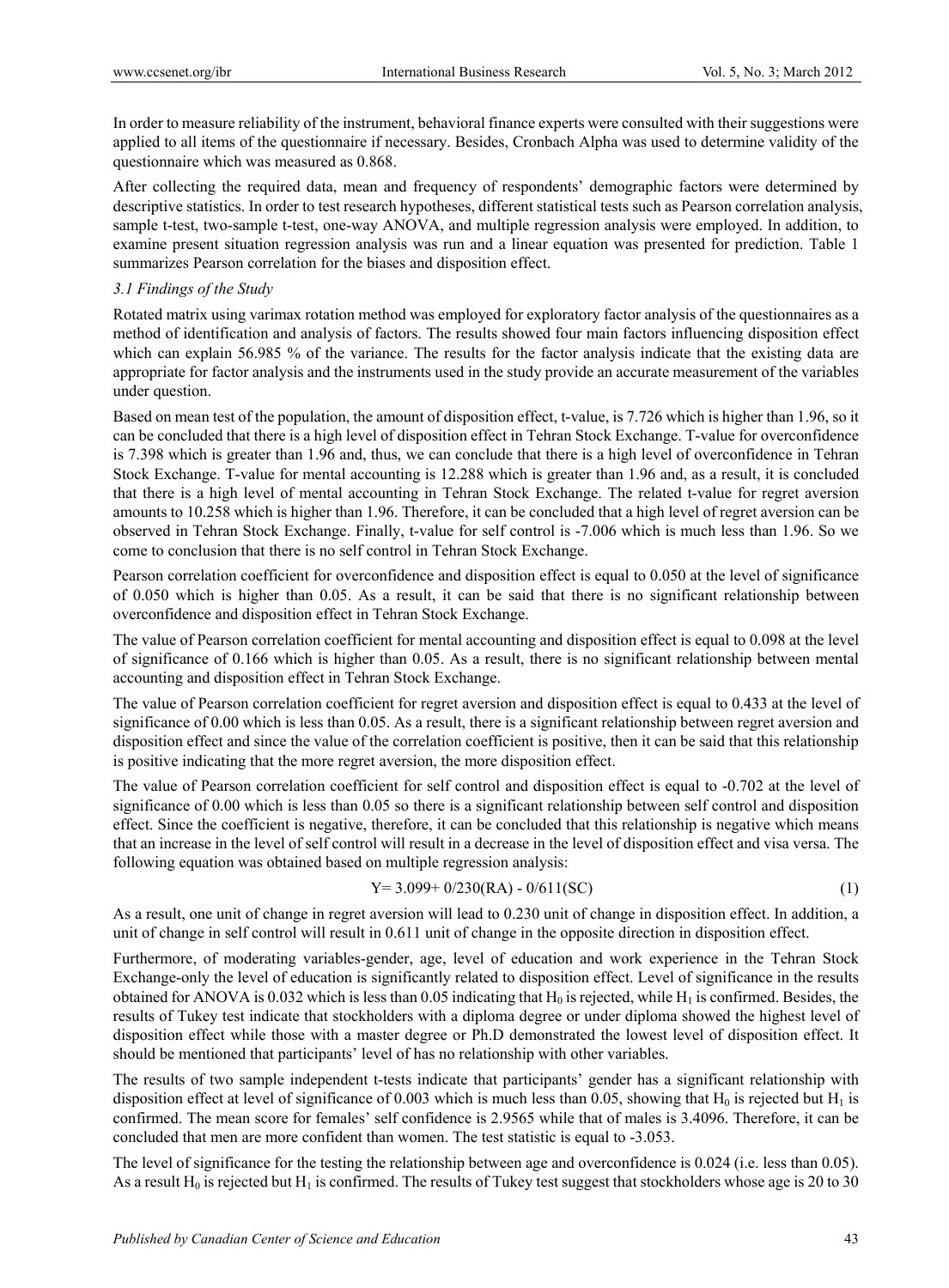show the highest level of overconfidence, while those who are over 60 have the least amount of self confidence. However, other variables had no significant relationship with age.

The results of ANOVA test show that "disposition effect" and "experience" are not significantly related at level of significance of 0.192 and, thus,  $H_0$  is confirmed. The relationship between "mental accounting" and "regret aversion" is not also significant at level of significance of 0.800 and, as a result,  $H_0$  is confirmed. Finally, the relationship between "self control" and "experience" is not also significant at level of significance of  $0.372$  and, therefore,  $H_0$  is confirmed.

## **4. Discussion and Conclusions**

Based on the findings of the study, in general, it can be concluded that biases have a considerable influence on decisions made by stockholders in Tehran Stock Exchange. Of the four hypotheses proposed in the study, two hypotheses were confirmed but the other two were rejected.

The results obtained for the first hypothesis indicate that there is a significant relationship between stockholders' overconfidence and their disposition effect in Tehran Stock Exchange.

The results of the second hypothesis suggest that there is a significant relationship between mental accounting and disposition effect in Tehran Stock Exchange.

Based on the statistical results obtained for the third hypothesis it was found that there is a significant relationship between regret aversion and disposition effect. Besides, this relationship is positive. Therefore, it is recommended that by holding different workshops and informing stockholders through mass media to raise their awareness about these biases and help them to control and reduce these biases as much as possible.

The results of the fourth hypothesis are indicative of the existence of a significant relationship between self control and disposition effect in Tehran Stock Exchange. But as the relationship is negative it is suggested that by training stockholders in using techniques associated with increasing their self control help them to improve the quality of decision making process.

In addition, the results of the study suggest that men and younger stockholders show more overconfidence than women and older stockholders. It was also that higher levels of education lead to a decrease in the level of disposition effect. Therefore, it is recommended that to increase investors' level of education by holding training classes and providing them with learning materials.

Finally, given the impotence of disposition effect for investors' transaction decisions, following topics are suggested for future research:

- 1. Conducting similar studies focusing on other psychological factors.
- 2. Conducting similar studies in other investment markets such as capital market transactions.
- 3. Investigating the effects of interaction among psychological factors considered in the present study i.e. overconfidence, mental accounting, regret aversion, and self control.
- 4. Conducting more research considering macro-level factors such as recession and boom and industrial environments.

# **References**

Barber, B. M., & Odean, T. (2002). Online investors: Do the slow die first?. *The Review of Financial Studies Special, 15*, 455-488. http://dx.doi.org/10.1093/rfs/15.2.455

Glick, B. (1957). Experimental modification of the growth of the Bursa of Fabricius. *Poultry Science, 36*, 18-23.

Grinblatt, M., & Keloharju, M. (2001). What makes investors trade?. *The Journal of Finance, 56*, 589-616. http://dx.doi.org/10.1111/0022-1082.00338

Kahneman, D., & Lovallo, D. (1993). Timid choices and bold forecasts: A cognitive perspective on risk taking. *Management Science, 39*, 17-31. http://dx.doi.org/10.1287/mnsc.39.1.17

Kahneman, D., & Tversky, A. (1974). Judgment under uncertainty: Heuristics and biases. *Science, 185*, 1124-1131. http://dx.doi.org/10.1126/science.185.4157.1124

Kunda, Z. (1987). Motivated inference: Self-serving generation and evaluation of causal theories. *Journal of Personality and Social Psychology, 53*, 636-647. http://dx.doi.org/10.1037/0022-3514.53.4.636

Locke, P. R., & Steven, C. M. (2000). *Do Professional Traders Exhibit Loss Realization Aversion?* Working Paper, Finance Department, School of Business and Public Management, The George Washington University, Washington D C.

Odean, T. (1998). Are investors reluctant to realize their losses?. *The Journal of Finance, 53*, 1775-1797. http://dx.doi.org/10.1111/0022-1082.00072